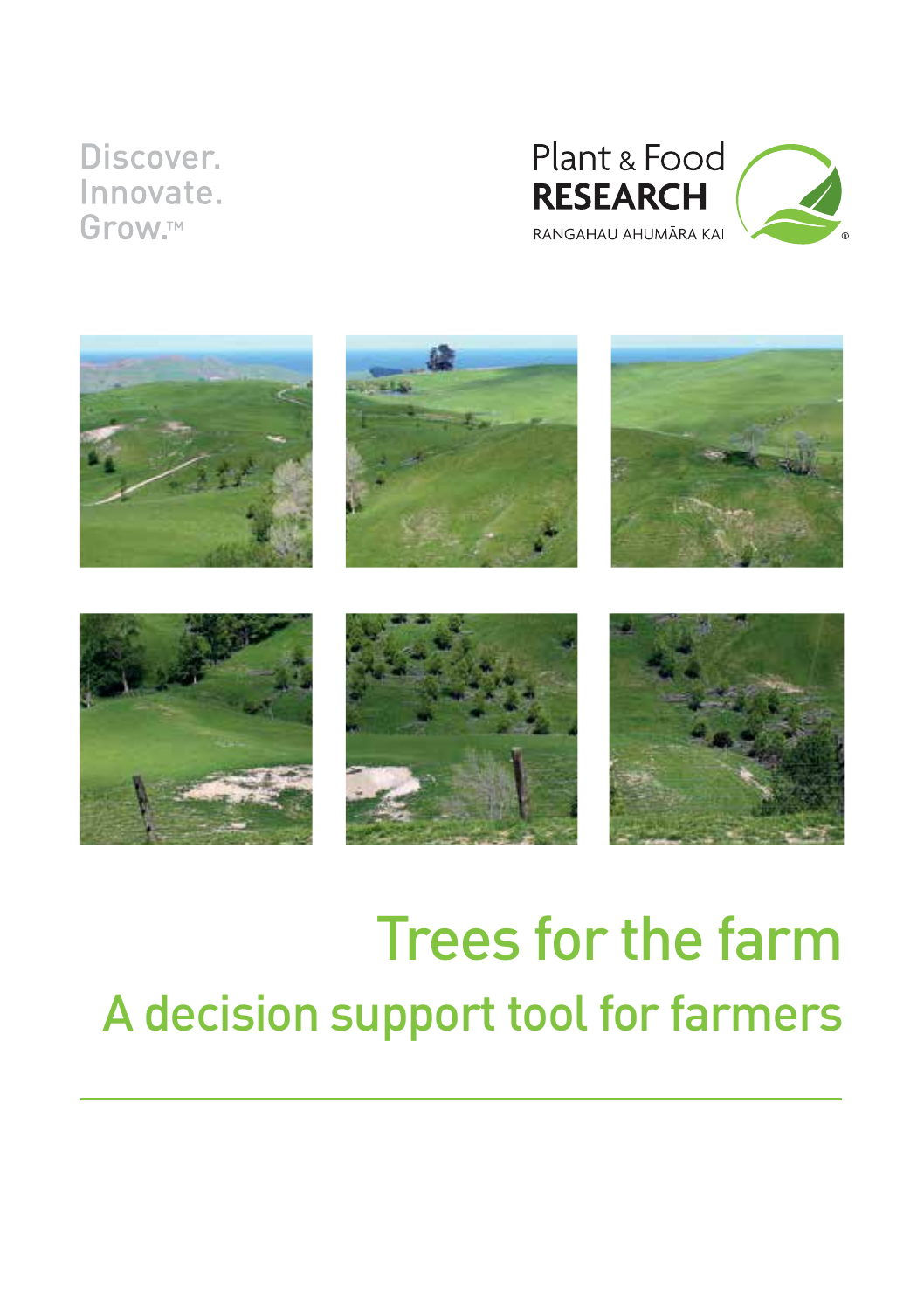

IAN MCIVOR | SENIOR SCIENTIST +64-6-953-7673 ian.mcivor@plantandfood.co.nz

## **Contents**

| <b>Introduction</b>              |          |
|----------------------------------|----------|
| <b>Section A</b>                 | $2 - 5$  |
| <b>ON-FARM ESTABLISHMENT OF</b>  |          |
| <b>POPLAR AND WILLOW TREES</b>   |          |
| <b>Section B</b>                 | $6 - 10$ |
| <b>WHY PLANT TREES ON FARMS?</b> |          |
| A COST-BENEFIT EVALUATION        |          |



#### DISCLAIMER:

Unless agreed otherwise, The New Zealand Institute for Plant & Food Research Limited does not give any prediction, warranty or assurance in relation to the accuracy of or fitness for any particular use or application of, any information or scientific or other result<br>contained in this report. Neither Plant & Food Research nor any of its employees s liability, loss, damage, injury or the like, which may be suffered or incurred as a direct or indirect result of the reliance by any person on any information contained in this report.

© COPYRIGHT (2017) The New Zealand Institute for Plant & Food Research Ltd, Private Bag 92 169, Auckland Mail Centre, Auckland<br>1142, New Zealand. All Rights Reserved. No part of this publication may be reproduced, stored i reported, or copied in any form or by any means electronic, mechanical or otherwise without written permission of the copyright owner. Information contained in this publication is confidential and is not to be disclosed in any form to any party without the prior approval in<br>writing of the Chief Executive Officer, The New Zealand Institute for Plant & Food Auckland Mail Centre, Auckland 1142, New Zealand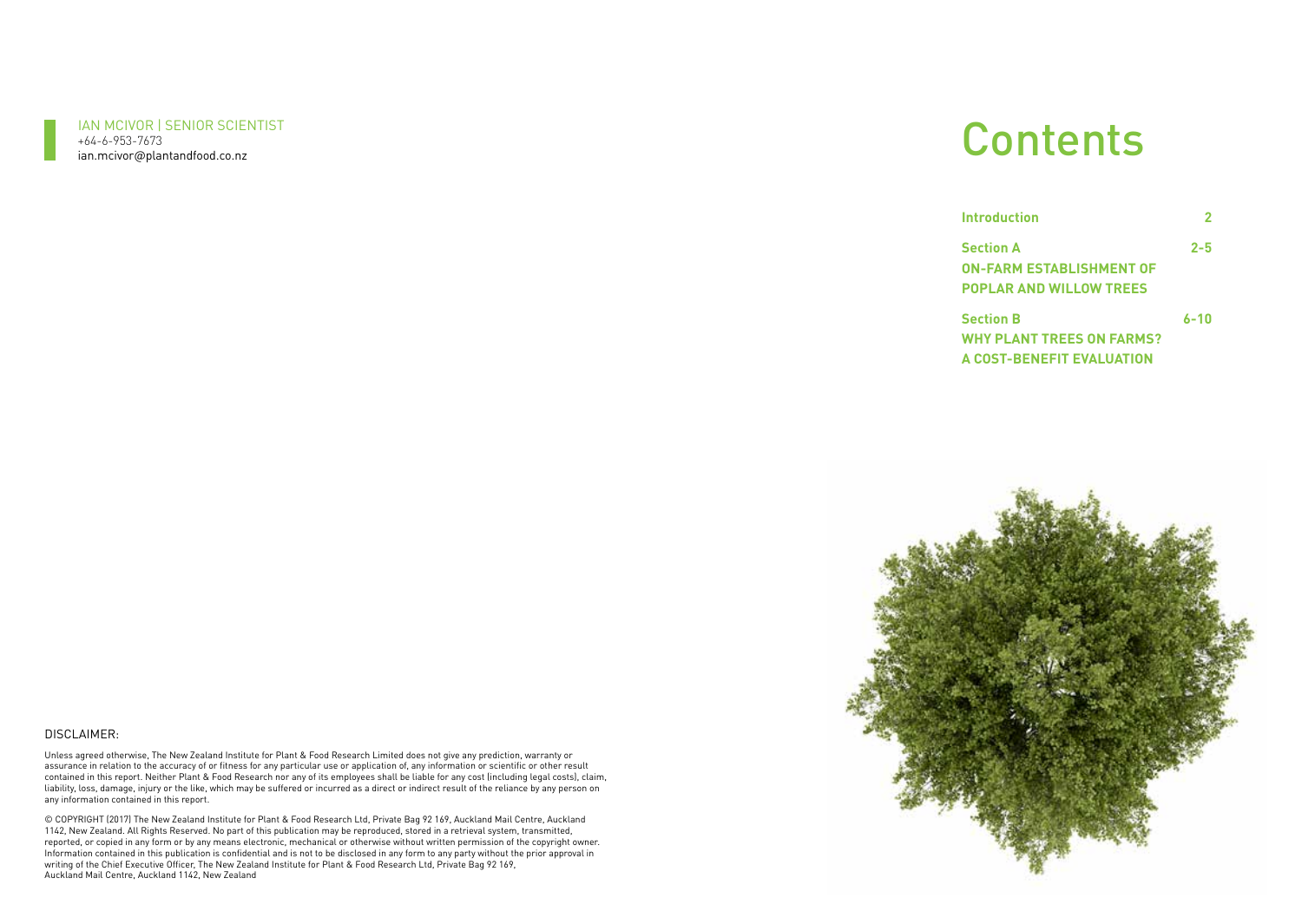# Section A ON-FARM ESTABLISHMENT OF POPLAR AND WILLOW TREES



Spaced pole planting on a slope. The Spaced pole planting on a slope. access track.

| <b>WHERE DO I PLANT?</b> |                                                                                                                                                                                                                                                                                                                                                |
|--------------------------|------------------------------------------------------------------------------------------------------------------------------------------------------------------------------------------------------------------------------------------------------------------------------------------------------------------------------------------------|
| <b>SLOPES</b>            | Plant poles across the slope at spacing of 12–15 m apart with the next row<br>12-15 m above and staggered.                                                                                                                                                                                                                                     |
| <b>TRACKS</b>            | Plant two rows of poplar poles 5-10 m above the track and 8-10 m<br>between poles. Stagger the second row of poles so they provide a<br>maximum barrier to any slip tail from above.                                                                                                                                                           |
| <b>WATERWAYS</b>         | Plant waterways where there are issues with bank stability or gully<br>erosion. Plant tree willows at 10 m spacing with osier willows between.<br>Plant between 1 and 2 m from the water course. Native species can<br>replace osier willows or allow the willows to act as a nurse crop for the<br>natural establishment of natives by birds. |
| <b>YARDS</b>             | Plant close to a holding yard (1 m) where shade is needed, and protect<br>the tree from stock damage. Plant to allow trunk growth, i.e. at least<br>50 cm from the yard rail. Choose a tree with widespread branches,<br>e.g. Chinese poplar, Golden elm, weeping willow.                                                                      |
| <b>SHELTERBELT</b>       | Plant narrow form poplars 4 m apart with either osier willows or another<br>species as a second row on the windward side.                                                                                                                                                                                                                      |

#### **Introduction**

This booklet provides information to farmers who are planting poplar and willow trees on their farms, to assist you in gaining the most benefit for your effort.

In the first section advice is provided on choosing the most suitable variety, where to plant, how far apart to plant and what useful things can be done to manage the trees to best advantage. The second section provides some sound economic and environmental reasons why trees on farms add value. These reasons are often revealed when serious rainstorms hit a region.

An ancient Chinese proverb (they are always ancient) says 'The best time to plant a tree was 20 years ago. The second best time to plant is now'.

MPI Sustainable Farming Fund contributed to this publication.

#### **WHAT TREE DO I PLANT?**

| $\sim$ | $\sim$ | ____ |  |
|--------|--------|------|--|

| <b>TO PLACE</b>  |                                                                                                                                                                                                                           |
|------------------|---------------------------------------------------------------------------------------------------------------------------------------------------------------------------------------------------------------------------|
| <b>SLOPES</b>    | Plant 'Moutere' and 'Tangoio' willow in the gullies, seek Regional Council<br>advice on choice of poplar and where up the slope to plant it.                                                                              |
| <b>TRACKS</b>    | Plant narrow form poplar, e.g. 'Veronese', 'Geyles', 'Kawa', 'Crowsnest'.                                                                                                                                                 |
| <b>WATERWAYS</b> | Plant a range of species: Pittosporum spp. and other natives, osier willow<br>and tree willows if bank stability is needed. Osier willows are favoured<br>because they are small and compact and require less management. |
| <b>YARDS</b>     | If planting for summer shade, choose a deciduous tree with spreading<br>branches and leaves that are safe to eat, e.g poplar, elm, willow.                                                                                |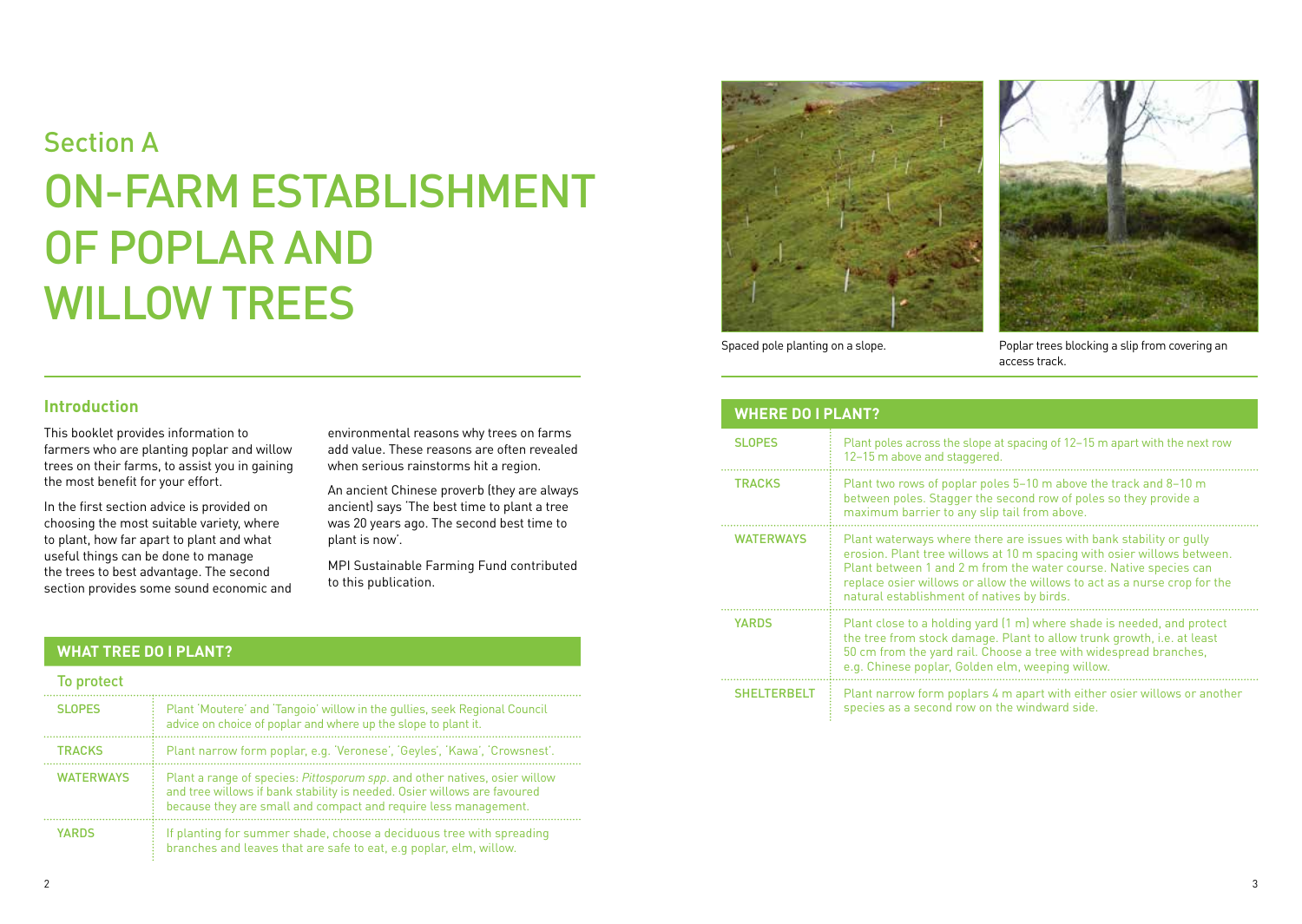

### **PLANTING POLES ON HILLS**

Location – identify the unstable parts of the slope (tension cracks running through pasture, grassed-over slip scars, grassed mounds and hollows, tunnel gullies, watercourses)

| <b>SLOPES</b> | Plant poles 12–15 m apart with closer spacing where the slope is<br>particularly unstable.                                                               |
|---------------|----------------------------------------------------------------------------------------------------------------------------------------------------------|
| <b>GULLY</b>  | Pair plant poles up active gullies with each tree opposite its pair at<br>spacings of between 5-6 m down to 2-3 m depending on extent of<br>instability. |

#### **Tree placement**

Look for the places on unstable ground where soil is sufficiently deep and moist for a pole to establish, and where runoff water will flow towards the pole.





A highly erodible slope planted with poplars. Poplars planted to stabilise a gully. The stabilise a gully and the poplar clonal mixes add feed options and interest to the landscape.

#### **Tree management**

POPLARS are naturally leader dominant and are best grown as a single leader. They should be managed by form pruning to protect soil, increase light to pasture and for wood. They can be pollarded but do not yield as much edible fodder as willows.

| <b>YEAR</b> | <b>POPLAR MANAGEMENT PLAN</b>                         |
|-------------|-------------------------------------------------------|
|             | Plant pole, re-ram in early summer                    |
|             | Reduce to a single leader                             |
|             | Prune branches to 4 m height using a pole saw         |
|             | Prune branches to 6 m height using a pole saw         |
| 2በ≖         | Progressively harvest and replant another pole nearby |

WILLOWS are naturally multi-stemmed and hard to manage as a single leader. They are best managed by pollarding to protect soil, increase light to pasture and provide supplementary fodder.

| <b>YEAR</b> | WILLOW MANAGEMENT PLAN                                                                                                                            |
|-------------|---------------------------------------------------------------------------------------------------------------------------------------------------|
| o           | Plant pole, re-ram in early summer.                                                                                                               |
| 8           | Pollard at trunk diameter of 28–30 cm by cutting all branches back to a short<br>stump at 2 m above the ground, i.e. above cattle grazing height. |
| $11 - 12$   | Repeat the pollarding cycle every 3-4 years. Do not pollard all willows on a slope<br>in the same year.                                           |

### **Further information | Ask your Regional Council about pole planting contractors.**

 $4$ *Brochures on Poplars and Willows for farms are available on the New Zealand Poplar & Willow Research Trust website: www.poplarandwillow.org.nz*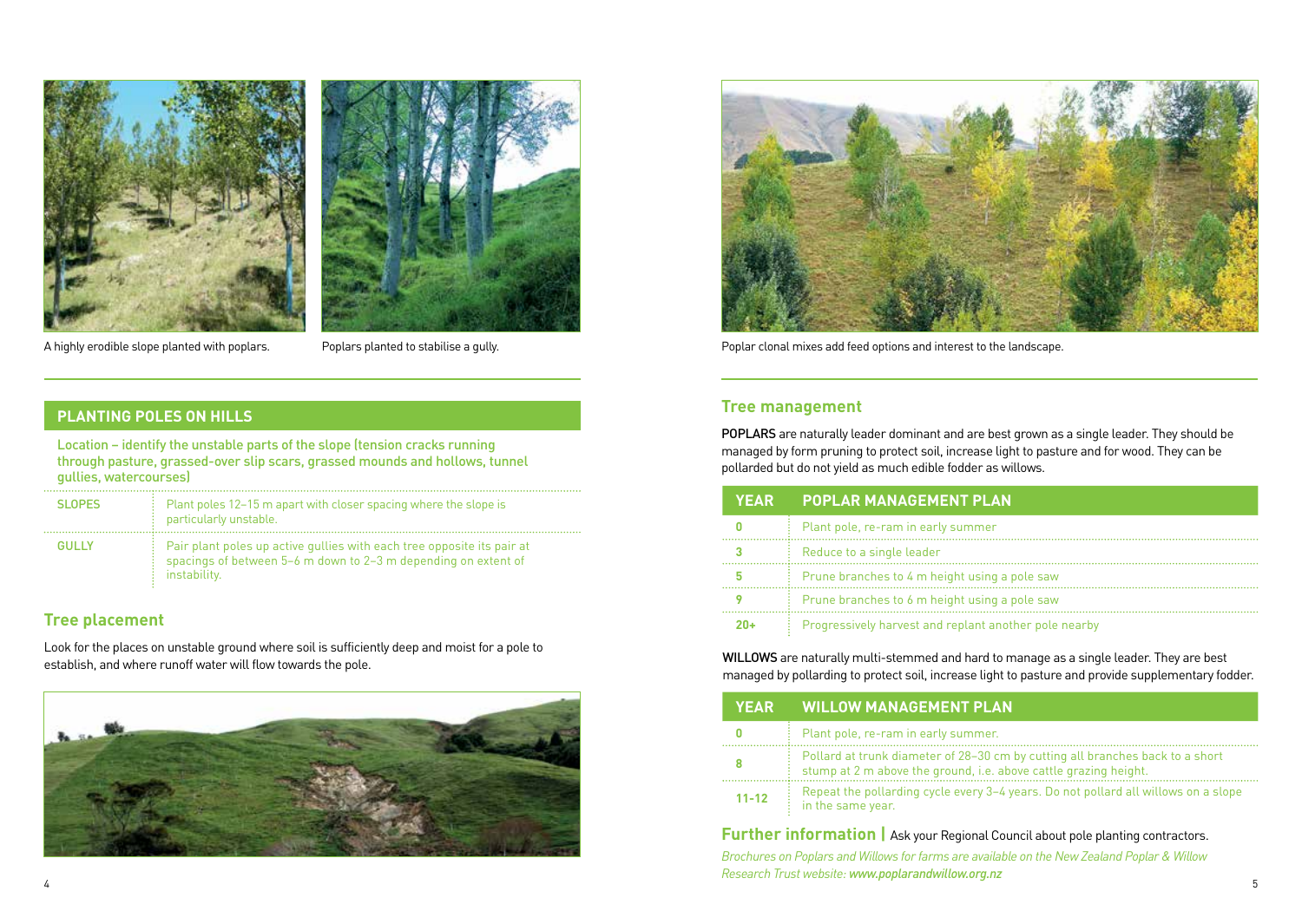# Section B WHY PLANT TREES ON FARMS? A COST-BENEFIT **EVALUATION**



Figure 2. Root systems of adjacent trees add reinforcement strength as they mesh together.

#### **COSTS OF EROSION**

#### **On-farm costs of erosion**

- $\rightarrow$  Repair of infrastructure (tracks, drains, streams, dams, fences, yards and buildings)
- $\rightarrow$  Reduced nutrient and water storage
- $\rightarrow$  Reduced pasture production
- $\rightarrow$  Reduced income from soil productivity loss
- $\rightarrow$  Increased application of fertilisers to maintain production
- $\rightarrow$  Reduced property values.

For example, direct damage cost \$231K on average per farm from the April 2011 storm in Hawke's Bay (43% loss of production, 57% damage to infrastructure).

#### **Off-farm costs of erosion**

- $\rightarrow$  Damage to transportation and utility networks
- $\rightarrow$  Increased sedimentation, reduced water quality, disruption to waterways
- $\rightarrow$  May be higher than on-farm costs.

#### **Nationwide costs of soil erosion**



Figure 1. Nationwide costs of soil erosion in New Zealand (\$126.7M in 1998, \$159.1M in 2008) (after Jones et al. 2008, p.36).

 $\delta$ Soil conservation and avoidance measures are effective in reducing agricultural production losses and infrastructure damage.

#### **BENEFITS OF SOIL CONSERVATION TREES**

Trees have a deeper, stronger, more extensive root system than pasture plants which helps to reduce mass movement erosion.

Every mature poplar or willow tree (15+ years) protects an area of approximately 300 m<sup>2</sup>. Trees in a spaced planting are more effective than isolated trees because of the interconnected root systems (see Figure 2). analogous to steel reinforcing mesh.

A density of 30–50 mature trees/ha (18–14 m apart) is required for water management, topsoil retention and slope protection over erosion-prone land, while enabling good pasture production.

Annual pasture production/ha in areas with this density of wide-spaced unmanaged trees is reduced by 8–13% compared with areas with open pasture provided there is no further erosion.

Pasture production on eroded slopes, immediate to long term, is reduced by 20–80% compared with production on un-eroded slopes.



Willows stabilising and drying out a slumped site.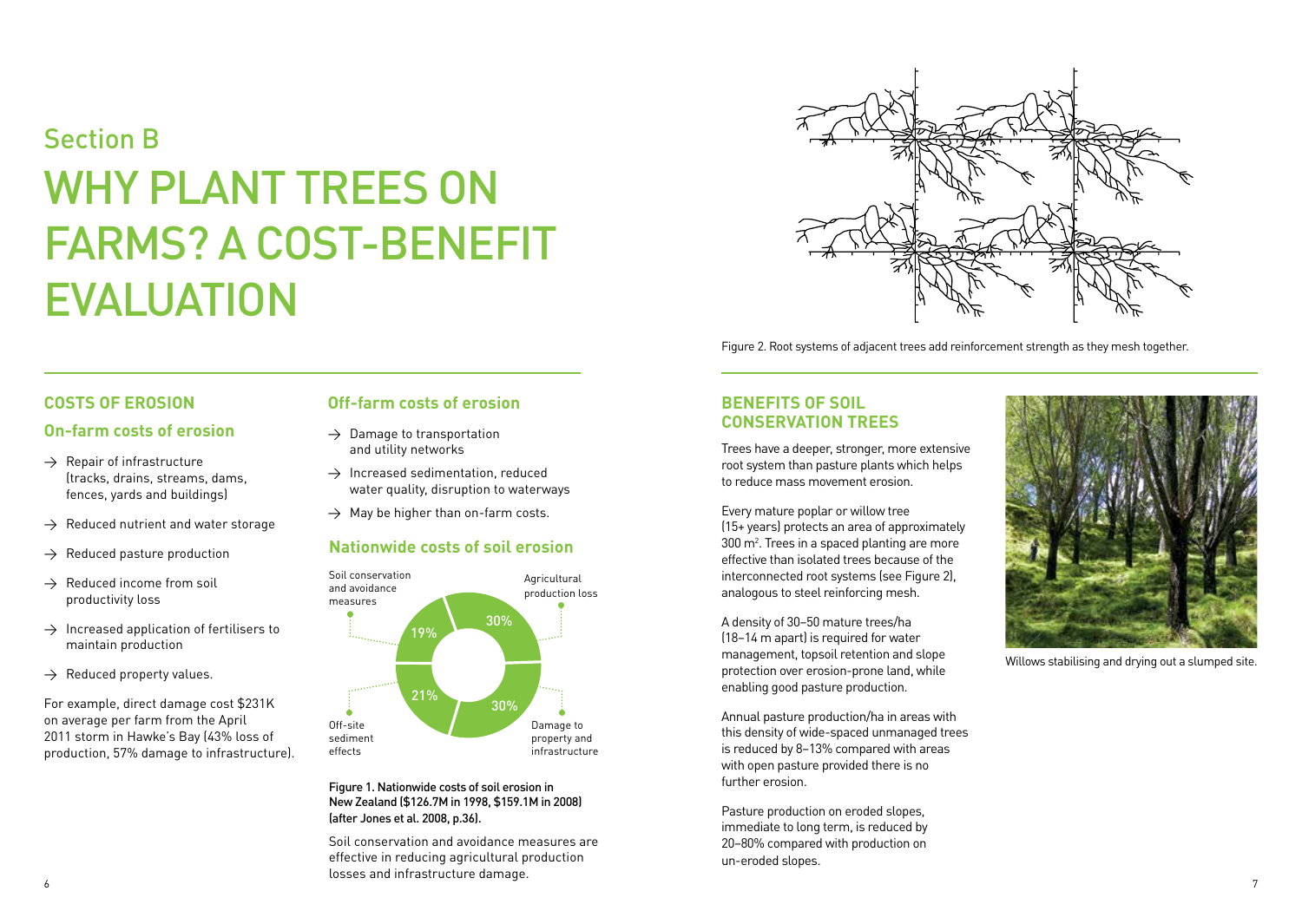#### **COSTS OF HAVING WIDE-SPACED TREES**

| Installation costs:                                                                                                                                  |                       |
|------------------------------------------------------------------------------------------------------------------------------------------------------|-----------------------|
| Planting cost/ha of planting poplars or willows to a high density, and thinning with time                                                            |                       |
| 60 poles @ \$23 per pole<br>(pole, sleeve, planting)                                                                                                 | $= $1380$ per hectare |
| Pair plant poles up active gullies with each tree opposite its pair at spacings of between<br>5-6 m down to 2-3 m depending on extent of instability |                       |
| 30 poles $\omega$ \$23 per pole + 10%                                                                                                                | $= $759$ per hectare  |
| Re-ramming loose poles (2 hrs $\omega$ \$50/hr)                                                                                                      | $= $100$              |

| Maintenance costs per hectare (based on 60 poles/ha): |  |  |
|-------------------------------------------------------|--|--|
| $= $150$                                              |  |  |
| $= $1500$                                             |  |  |
| 0 <sub>R</sub>                                        |  |  |
| $= $1500$                                             |  |  |
| $= $0$ (time $=$ fodder value)                        |  |  |
|                                                       |  |  |

#### **Harvesting costs:**

After 20 years; for pruned trees = \$3000; for pollarded trees = \$0

#### **Total costs:**

Planting cost/ha of planting poplars or willows to a high density and thinning with time.

Per hectare over 20 years  $\frac{1}{2}$  = \$1480 + \$1500 + \$3000/\$0

Any income from sale of wood reduces per hectare per year cost accordingly. Pruning tasks are small and can be done as add-ons to other farm work.

*Figures are based on 2015 values without subsidies.*



#### **BENEFITS OF SERVICES FROM WIDE-SPACED TREES**

#### **Provisioning services**

- $\rightarrow$  Feed (pasture quantity, quality; tree foliage)
- → Wood
- $\rightarrow$  Shade and shelter to animals.

#### **Regulating services**

- $\rightarrow$  Filtering of nutrients and contaminants
- $\rightarrow$  Flood mitigation
- $\rightarrow$  Recycling of wastes and detoxification
- $\rightarrow$  Carbon storage in soil and trees
- $\rightarrow$  Regulation of N<sub>2</sub>O and CH<sub>4</sub> emissions
- $\rightarrow$  Biological control of pests and diseases.

Provisioning and regulating services (or benefits) have an economic value. Overall, erosion decreases these values, whereas soil conservation increases them (Figures 3 & 4 on the next page).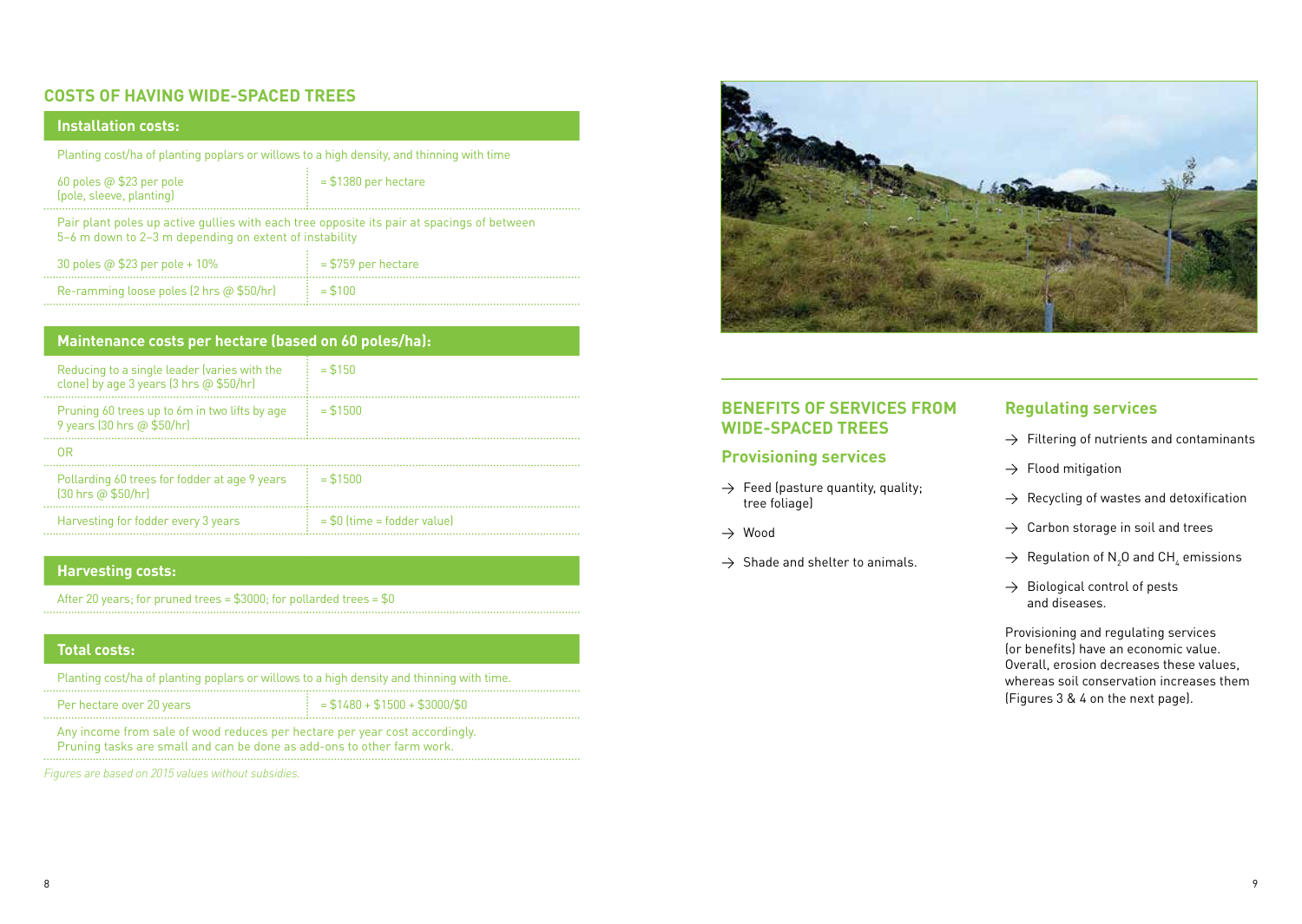

Figure 3. Relative \$ value of feed production and flood mitigation (as examples of ecosystem services)<br>on a representative hill country block in Southern Hawke's Bay before and after erosion event – <mark>with</mark> wide spaced trees *(Dominati and Mackay 2010)*.





*Review of knowledge on erosion processes (Basher et al. 2012). bit.ly/pwrt1*



*An ecosystem services approach to the evaluation of soil conservation policy in New Zealand hill country. bit.ly/pwrt2*



Figure 4. Relative \$ value of feed production and flood mitigation (as examples of ecosystem services) on a representative hill country block in Southern Hawke's Bay before and after erosion event – **without** trees *(Dominati and Mackay 2010)*.

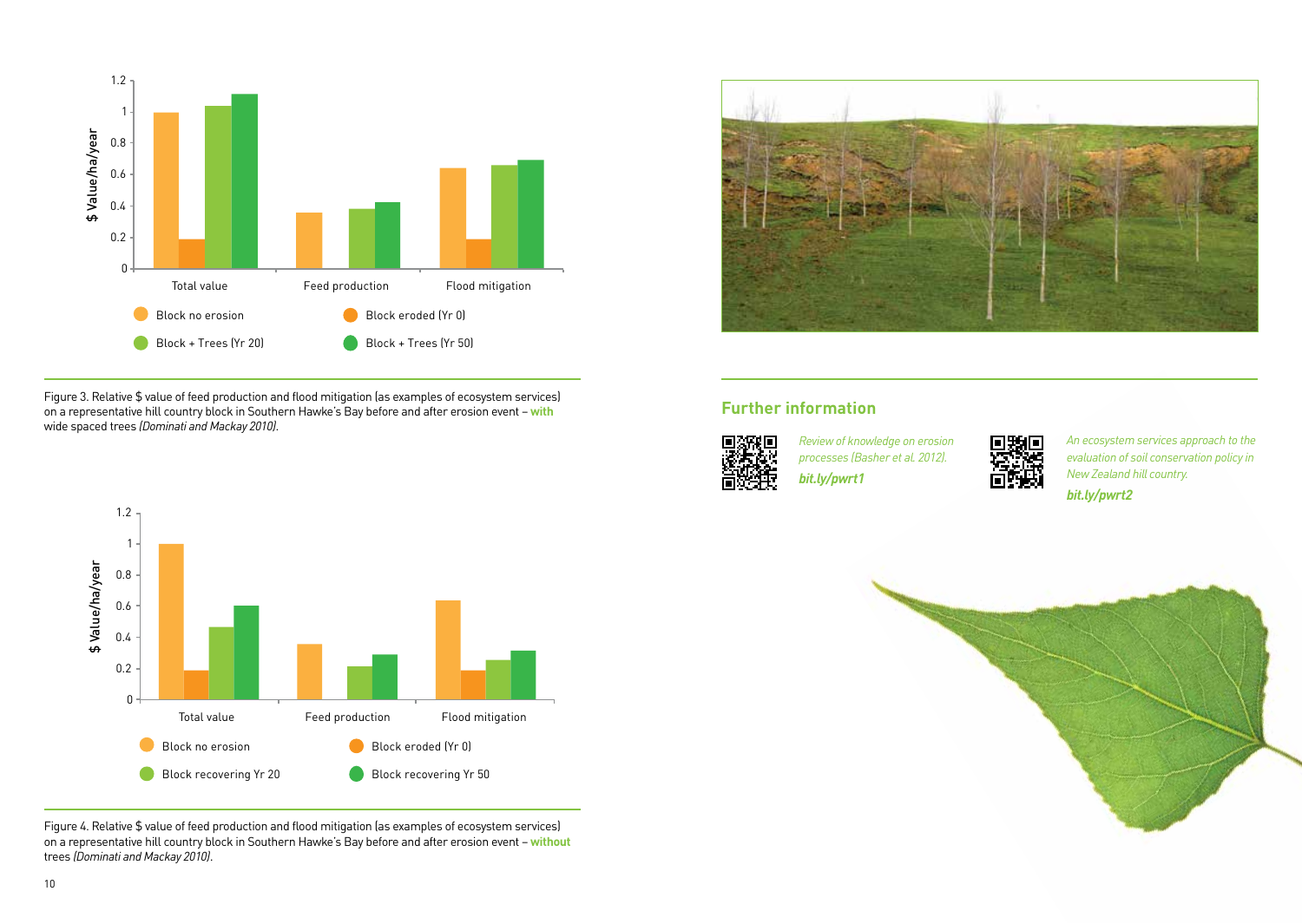

Further information can be found on the New Zealand Poplar & Willow Research Trust website **poplarandwillow.org.nz**

### Thank you



**HAWKE'S BAY** 







greater wELLINGTON **REGIONAL COUNCIL** Te Pane Matua Taiao



This publication was printed by Caxton, that has Enviro-Mark® Bronze certification



**Printed on Cocoon Offset,<br>100% Recycled Paper** 

*Printed on Cocoon Offsett,*  process and certified Recycled with 100% post-consumer waste. Cocoon paper is manufactured using a totally chlorine free